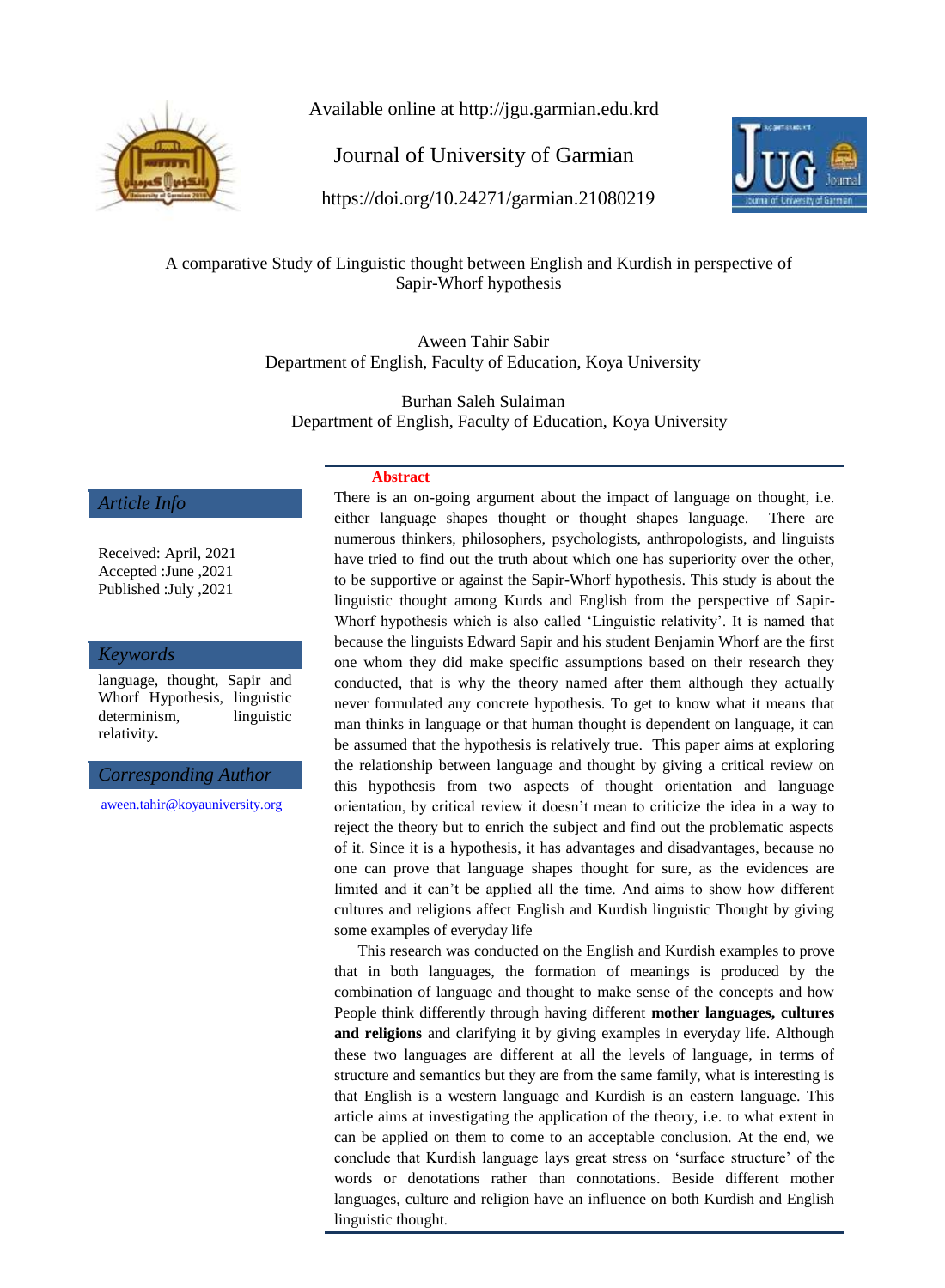### **1. Introduction**

Language and thought interact in many significant ways and the relationship between thought and language is an important topic especially for those who wish to understand the nature of human cognition. This study shows how Kurds and English Speakers think differently through language. Language may influence the way that we think, an idea known as linguistic determinism. The Sapir-Whorf hypothesis which is also called 'Linguistic relativity' is a principle suggesting that the structure of language affects its speakers' world view or cognition. It is named that because the linguists Edward Sapir and his student Benjamin Whorf are the first one whom they did make specific assumptions based on their research they conducted, that is why the theory named after them although they actually never formulated any concrete hypothesis. The view implies a relatively tight connection between language and thought (Hill and Mannheim ,1992: 381-404). Moreover, Formigari (2004: 53) states that the relationship between language and thought has always been an interesting topic in philosophy and has been studied frequently. To get to know what it means that man thinks in language or that human thought is dependent on language, first it needs to know what consequences such an assumption would have.

According to Deutscher (2010: 20), the linguistic relativism is one of the many theories which have caused the most heated debate in linguistics over the past few decades. This hypothesis, as clarified by Lucy (1999:48), is mainly concerned with the effects of language on non-linguistic cognition "should assess the cognitive performance of individual speakers aside from explicitly verbal context". Von Humboldt (1999: 60) explains that a natural language, such as English or Kurdish, has an impact on the way a person thinks, i.e. because of their distinct mother tongues, a native speaker of English thinks differently from a native speaker of Kurdish. Although language and thought are two main topics of philosophy going back to classical civilizations, this theory was first proposed in modern times by Wilhelm von Humboldt. He stated that the way of viewing the world, is reflected in the grammar of its language, plus learning a new language means acquiring a new perspective of the world. In the same regard, Wittgenstein (1984: 67) clarifies that: "The limits of my language mean the limits of my world."

In this article an attempt has been made to find out the relationship between thought and language by giving examples in both languages English and Kurdish.

This paper aims at tracing the modern history of linguistic relativism, its strong form is called "linguistic determinism" and to what extent it applies on English and Kurdish languages.

### **2. The claim of 'Language is used for communication'**

It is obvious that language is the main means of communication, language is something unique, because other species have communication but are using means other than language for example birds and animal are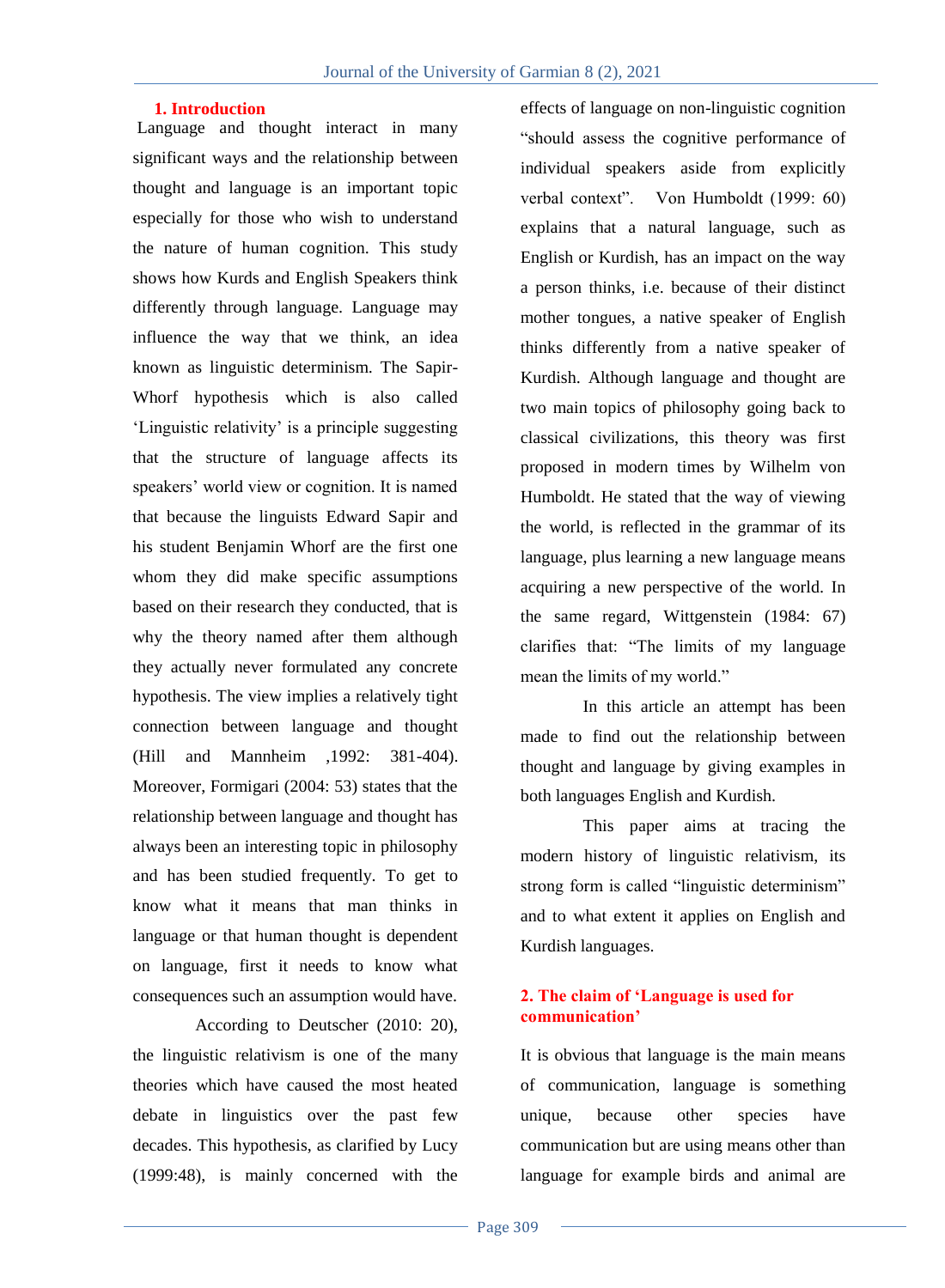using some musical sounds which are limited. In this case if it is said that language is merely a device or a tool, it means that it has no influence or impact on thought, i.e. thought controls language and there is no such thing to say "those who can speak different languages think differently."

Williams (1993: 91) states that "much modern linguistic theory is based on the assumption that the primary and fundamental function of language is communication."

Moreover, Jackendoff (2002: 123) takes as a basic assumption that "language arose primarily in the interests of enhancing communication, and only secondarily in the interests of enhancing thought." Millikan (2005: 25) argues that "a primary function of the human language faculty is to support linguistic conventions, and that these have an essentially communicative function." Deacon  $(1997: 11–12, 50)$  refers to language as "our unique and complex mode of communication." Carruthers (2002: 657–658) notes that "most members of the cognitive science community" support the idea that language is the (purely) communicative concept.

Some linguists consider language as an instrument of thought. This is the view of the rationalist tradition, most notably as it is demonstrated in philosophy of language and in linguistics. In philosophy, Moravcsik clarifies that there is Frege, who "insists that thought-content is prior to matters of use". Frege saw the communication is near the edge of the function of language and argued that the

"expression of thought must figure centrally in explanations of syntactic and semantic facts" (Moravcsik,1981: 106). Fodor argues that language has no semantics in the first place as distinct from the content of the thoughts it expresses. "Learning English," he says, "*isn't learning a theory about what its sentences mean it's learning how to associate its sentences with the corresponding thoughts*" (Fodor 1998: 9). That is, to "know English is to know, for example, that the form of words "there are cats" is standardly used to express the thought that there are cats".

There are two different claims; one is the implicit assumption that the structure of language is designed for the communication of thoughts. The other claim is that language is an instrument of thought. Pinker & Bloom (1990) remark that "the facts of grammar make it difficult to argue that language shows design for 'the expression of thought' in any sense that is substantially distinct from "communication"". They paraphrase Chomsky"s claim as emphasizing that "people's use of language does not tightly serve utilitarian goals of communication but is an autonomous competence to express thought" (Pinker & Bloom 1990: 714–719). However, the counter to language's function being communication is that it is an instrument of thought, not merely that it is a tool for the expression of thought.

According to the above mentioned topics, it can be said that there are two ways to interpret the claim that language is an instrument of thought: a weak and a strong claim. The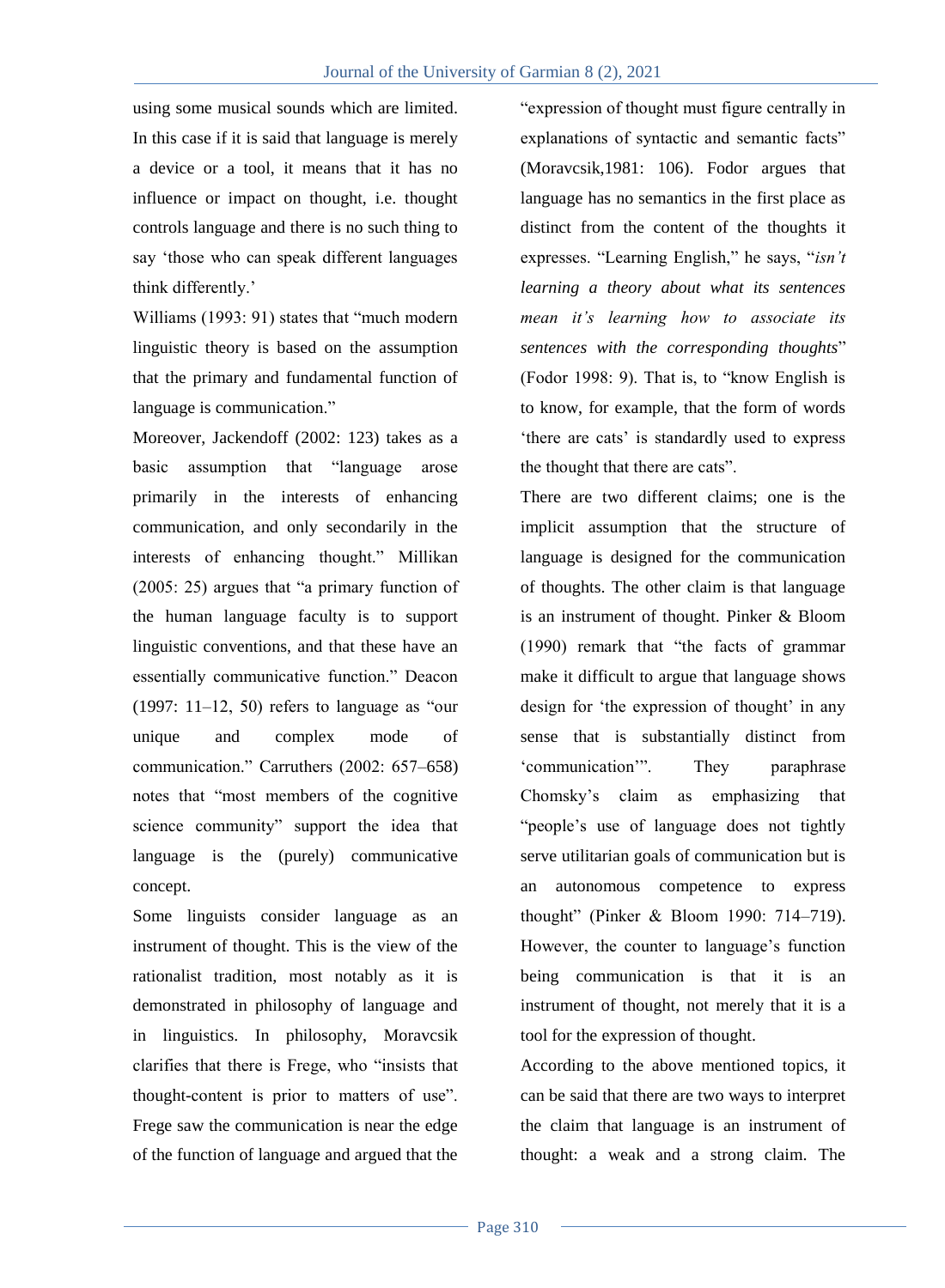weaker claim is that language is used primarily for the expression of thought, whereas the stronger claim is that language to some extent structures thought.

## **3. Sapir-Whorf hypothesis**

The Sapir-Whorf hypothesis of language has an impact on thinking, ignited thinkers, philosophers, psychologists, anthropologists, and linguists to make researches about the truthfulness of the idea, because Whorf propounded the theory with some evidences which he had, to support and back up what he came up with.

Pinker (1994: 57) states that the famous Sapir-Whorf hypothesis of linguistic determinism, is something radical because it states that the first language determines the way a person perceives and thinks about the world. In terms of linguistic relativity which is its weaker version the speakers of different languages perceive and think about the world differently. Brown (1976: 128) made a distinction between "strong" and "weak" versions of the Sapir-Whorf hypothesis:

 (1) **The strong version**: "The structure of anyone"s native language strongly influences or fully determines the world-view he will acquire as he learns the language."

 (2) **The weak version**: "Structural differences between language systems will, in general, be paralleled by nonlinguistic cognitive differences, of an unspecified sort, in the native speakers of the two languages."

As far as linguistic determinism is concerned it leaves no room for thought to

play any role in human life, for it no one has any choice to think about something new because his/her native language determines his/her mental activities and how to perceive and view the world.

For linguistic relativity the idea is the same but there are some flexibilities by using the concept of relativity that language to some extent not fully determines thought, i.e. the language affects or influences the way a person think and see the world. Whereas for Kay and Kempton (1984), linguistic relativity refers to the following two ideas:

1. "Structural differences between language systems will, in general, be paralleled by nonlinguistic cognitive differences, of an unspecified sort, in the native speakers of the two languages.

2. The structure of anyone"s native language strongly influences or fully determines the world-view he will acquire as he learns the language"

Every theory or idea is based on the works of the others. It can be said it has a background; the following sections are about figures who have contributed in the formulation of the idea (Kay and Kempton, 1984: 66).

## **3.1 The Contribution of Franz Boas**

The beginnings of relativist thought in North America attributes to Franz Boas, he was a German educated immigrant who came to the United States in 1886 and spent most of his academic career at Columbia University. He has been called the founder of modern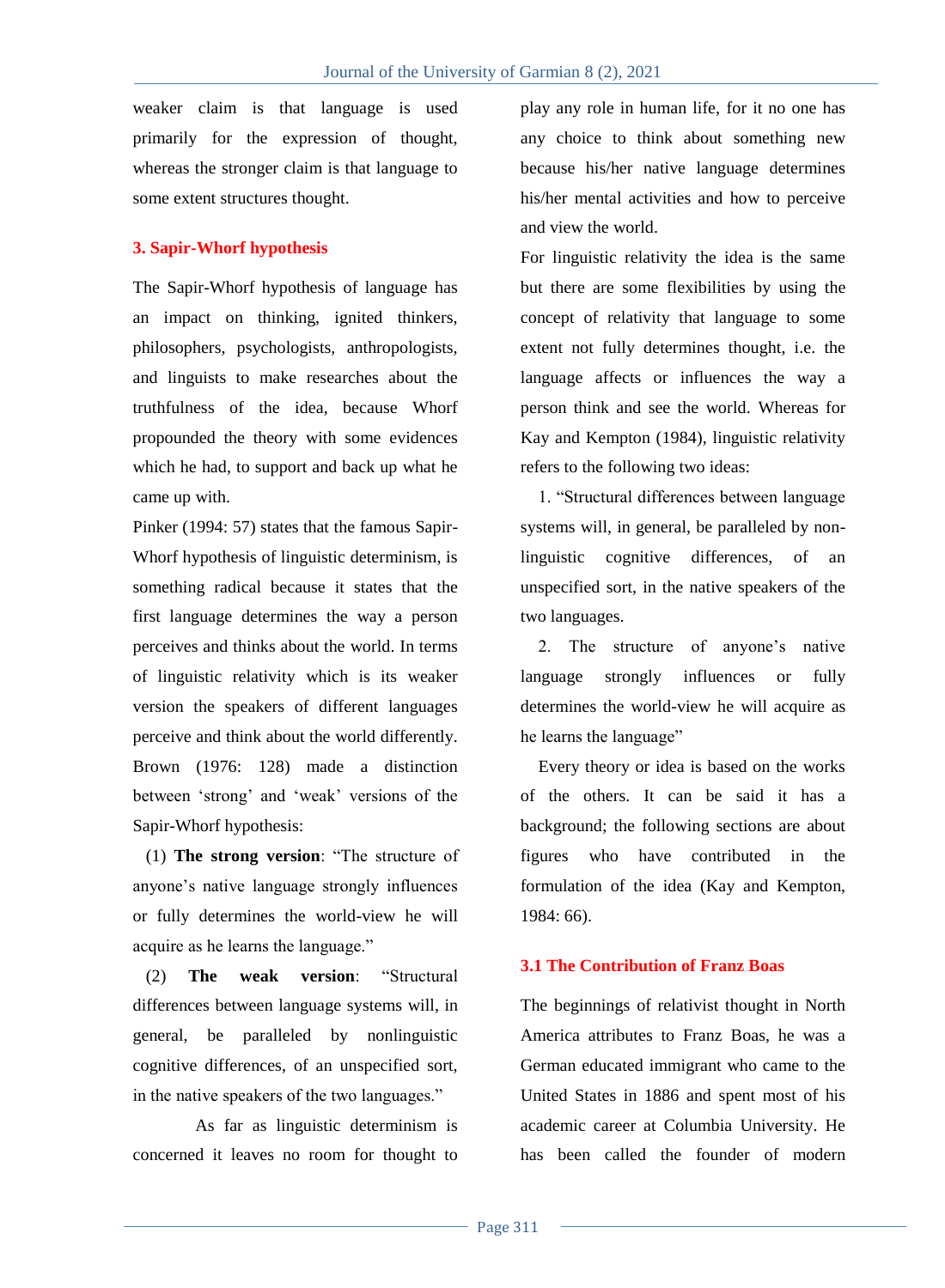anthropology (Encyclopedia Britannica Macropedia, 15th ed., 1982, 2, 1155).

(Lucy 1992:11-12) states that Franz Boas (1858-1942) was an anthropologist who contributed to linguistic anthropology he claimed that language played a role in culture and different languages will have a different classification of the same experience; i.e. it can lead to different experiences of the same event. Further, Martin (1986) clarifies that an example that was given by Boas about the people of Eskimo; they have various words for snow. He mentions four lexical words which are unrelated for "snow" in Eskimo; *aput* which refers to the snow that is on the ground, *qana* which is falling snow, *piqsirpoq* which means a drifting snow and *qimuqsuq* refers to a snow drift (Martin, 1986:418-423).

Another claimant of "Franz Boas" was that these varying experiences of the same events due to language remained unnoticed by the speakers of a language because of the automatic nature of language. The essential claim by Boas was that the linguistic classifications reflect the thought of a language's speakers, Boas didn't stick to one opinion on the nature of the relationship between language and thought; he was never explicit in his opinion ((Lucy, 1992: 13-14). Finally, Koerner adds that "he was hedging, allowing for a possible reciprocal influence between language and thought" (Koerner, 2002:273).

## **3.2 The Contributions of Edward Sapir**

Edward Sapir (1884-1936), as clarified by Lucy  $(1992:20)$ , was a student of Boas' at Columbia University. He learned anthropology and social science methodology from Boas, and seems to have been ideally educated to examine linguistic relativity, but he devoted little of his career to it (Friedrich, 1986: 11- 12).

Sapir (1929: 209) states that "The fact of the matter is that the 'real world' is to a large extent unconsciously built up of the language habits of the group . . .". He later turned his attention to individual psychology, but meanwhile he had directed Whorf, his parttime graduate student, to the comparison of European and Indian languages, an activity which led finally to the hypothesis that language structures culture and directs experience (Rollins, 1980:69). Further, Lucy (1992:21) identifies that Sapir was a prominent figure who believes that culture influences language, believing that this influence was more on a vocabulary level than on a morphological one. Then, Penn (1972: 24-28) adds that Sapir ruled out the idea of being able to think without language. He also believed that "language is not the creation of human thought". He supported the strong version of linguistic relativity i.e. linguistic determinism at some stage in his work.

# **3.3 The Contributions of Whorf to Linguistic Determinism**

The contribution of Whorf, according to (Carroll, 1956: 134), is that Benjamin Lee Whorf (1897-1941) was a chemical engineer who worked as a fire prevention engineer for the Hartford Insurance Company. Then, (Lucy, 1992:25) adds that he developed an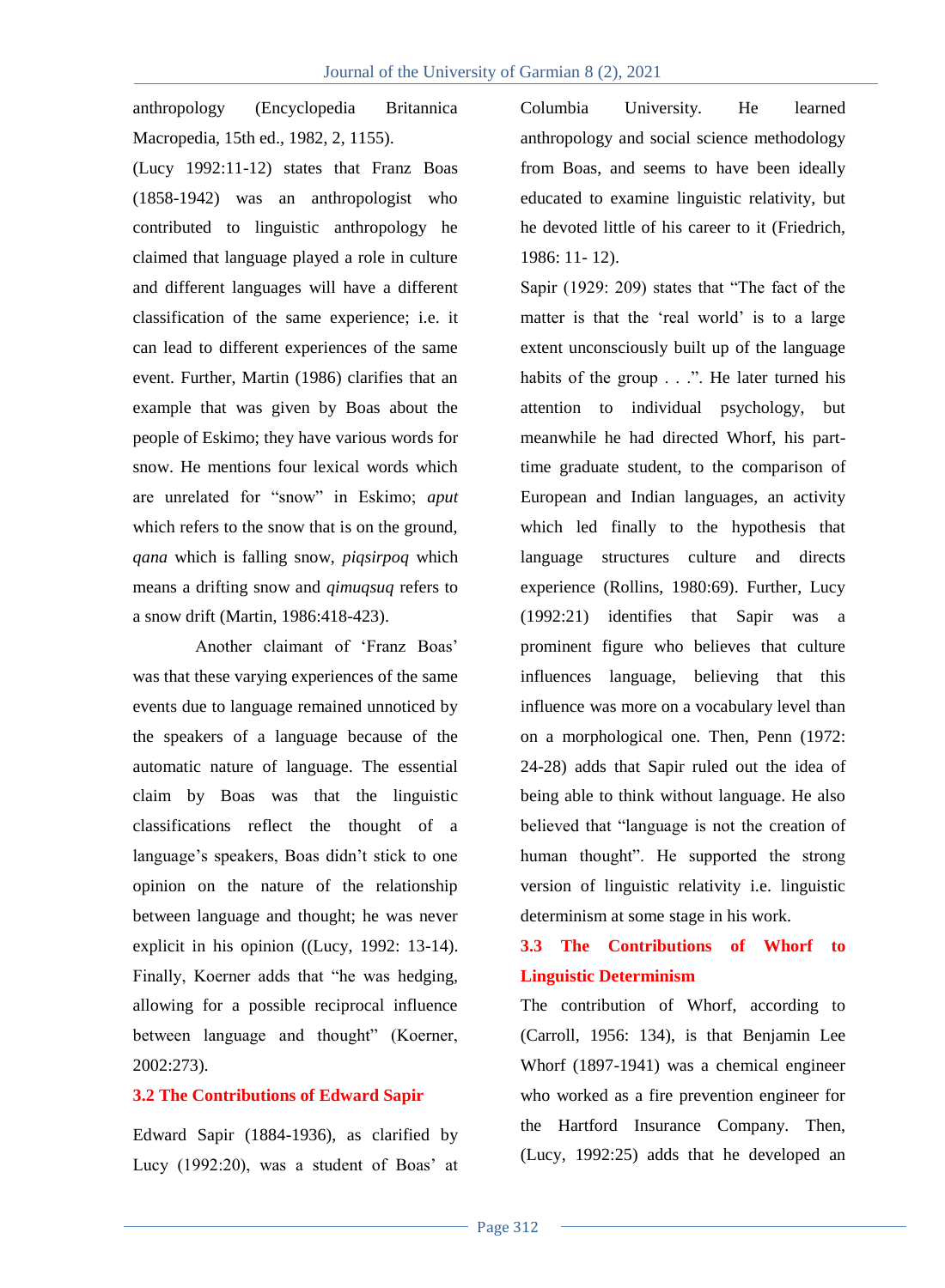interest in anthropology and linguistics for some reasons. The first possible reason is his own desire for linguistics through selfinstruction, but after 1931 he came to know Edward Sapir and worked with him. It is said that this is how his interest in the area of linguistic relativity developed. Whereas the second possible reason, according to (Carroll ,1956:134), was he noticed that language subjected workers to danger, like the oftencited example of "empty". While working in fire prevention Whorf noticed that people would smoke near containers which were labelled as 'empty' oil barrels. These barrels still contained volatile gases which workers described and treated as though the dangerous barrels were entirely empty. It was his belief that by using the word "empty" it determined people"s reactions to the object. He said that: "Physically the situation is hazardous, but the linguistic analysis according to regular analogy must employ the word "empty", which inevitably suggests lack of hazard"(Whorf, 1956:135).

The result, according to Thomson (1975: 80), is an explosion, he explains the causes as: The immediate cause of the explosion, of course, was the gasoline fumes that remained in the barrels. But it could be argued that a second cause of the explosion was the English language. The barrels were empty of their original contents and so belonged under the empty sign. Yet they were not empty of everything – the fumes were still present. English has no word – no single term – that can convey such a situation. Containers in

English are empty; there is no word describing the ambiguous state of being empty and yet not empty. There is no term in the language for "empty but not quite" or "empty of original contents but with something left over". There is no word for such an inbetween state, it did not occur to the watchman to think of the explosive fumes. Whorf as support for his theory "the linguistic relativity", he made researches on American Indian languages; Hopi language was one of them which were based on the structure of these languages. He compared the differences between Hopi and Standard American English in terms of time and space.

"Our own "time" differs markedly from Hopi "duration". it is conceived as like a space of strictly limited dimensions, or sometimes as like a motion upon such a space, and employed as an intellectual tool accordingly. Hopi "duration" seems to be inconceivable in terms of space or motion being the mode in which life differs from form, and consciousness in to from the spatial elements of consciousness. Certain ideas born of our own time-concept, such as that of absolute simultaneity, would be either very difficult to express or impossible and devoid of meaning under the Hopi conception, and would be replaced by operational concepts." (Whorf ,1956:158)

Furthermore, Lucy (1992:46) identifies that Whorf believes that language influences thought mainly in grammatical structures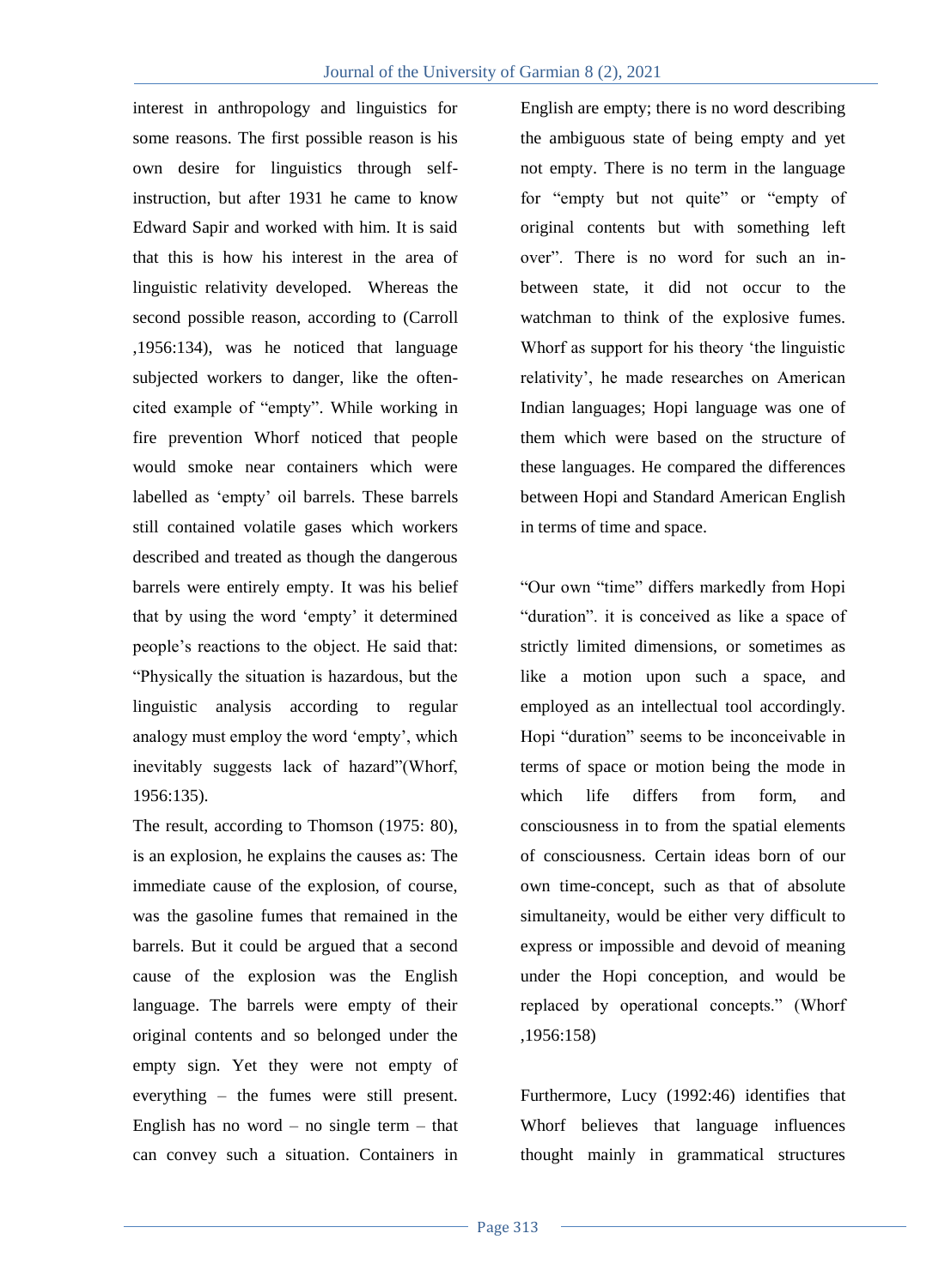"speakers take (i.e., appropriate) language patterns as guides to the nature of reality". In the quotation below, he indicates his focus on the differences in grammatical structures in languages.

> "From this fact proceeds what I have called the "linguistic relativity principle," which means, in informal terms, that users of markedly different grammars are pointed by their grammars toward different types of observations and different evaluations of externally similar acts of observation, and hence are not equivalent as observers but must arrive at somewhat different view of the world" (Whorf ,1956:221)

 Moreover, Thomson (1975: 80) adds that Whorf was an unusual man who combined two careers, for he was both a successful insurance executive and a brilliant (and largely self-taught) linguistic scholar. Language, he claimed, may be shaped by the world, but it in turn shapes the world. He reasoned that people can think about only those things that their language can describe or express. Without the words or structures with which to articulate a concept, that concept will not occur.

# **4. Argumentations about the Sapir-Whorf hypothesis**

There are two notions for the hypothesis, language may determine man's thinking patterns, or language may influence relatively but not determine man"s thinking patterns, thus it arises many argumentations. The following sections are the opinion of linguists who agree and those who disagree with the idea, to demonstrate the weak and strong points of it.

# **4.1 The advantages of the Sapir-Whorf Hypothesis**

Language does exert a great impact on our thinking and our culture, Orwell (1984: 246) points out that the notion that people think differently because they have different mother languages has become very popular and has even made its way into fictional literature. In George Orwell"s dystopian novel "1984" the government redesigns the commonly spoken language with the intention of making any kind of treason literally "unthinkable". Their idea is that, through the elimination of certain words, citizens would not be able to think about them anymore.

 Moreover, Deutscher (2010: 29) adds that Whorf concluded from his research on a Native American language called Hopi that "Native American languages impose on their speaker a picture of reality that is totally different from ours", "ours" meaning Anglophone Americans.

# **4.2 The disadvantages of the Sapir-Whorf Hypothesis**

Sapir and Whorf hypothesis is selfconflicting. In the second division which is linguistic relativism ,it claims that "language determines thought" but there is no limits for the structural diversity of languages as the distinctions encoded in one language are not found in any other language(Reccardi, 2002:134). Then, Yule (1996) states that the concept of linguistic determinism, as it is called, claims that "you can think only in the categories which your language allows you to think." He explains that one simple argument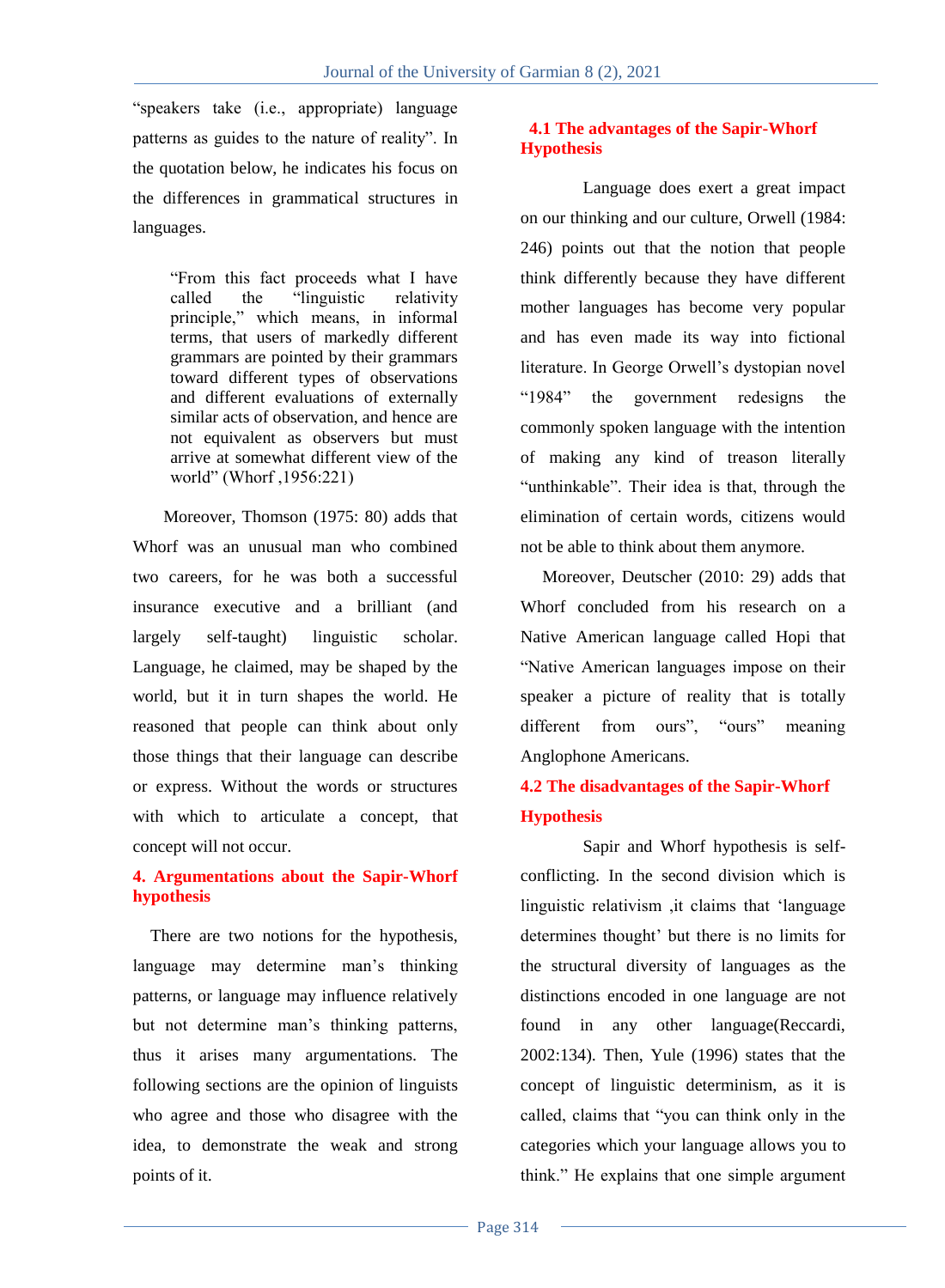against it is that languages change: "If thinking and perception were totally determined by language, then the concept of language change would be impossible" (Yule, 1996: 247-248).

Wolff and Holmes (2011: 253-265) state that If people's thoughts "were represented entirely in natural language," they would never "have thoughts that are difficult to express". They also say "If people thought entirely in words, words expressing new concepts could never be coined because there would be no way of imagining their meanings".

Moreover, Wang (2017) adds that if language determines the world view there would be no class conscious because every member of the society would view the world same and think by the same thinking patterns (Wang, 2017:21). Another week point is clarified by Tsoi (2019); in his article he explains his idea against the example of Whorf as he states that: "Whorf failed to notice that such discrepancy between the used word (empty) and the reality (filled with gasoline vapor) is not due to linguistic reasons, but simply ignorance. Consider a chemist performing an experiment, such as electrolysis of water, and assume that he covers the experimental setup with a container. As the water is electrolyzed, it gradually disappears. Yet the chemist would not claim that the container is empty, because he understands that hydrogen and oxygen have been produced inside. On the other hand, it was the ignorance of the workers which made them fail to realize the existence of gasoline vapor inside the drums, not the superficial meaning of the word "empty". P.4

Further, Frawley (1992: 47) has explained that in the Dani language, there are only two basic color terms, one for "**dark**" and one for "**light**", whereas in English and many other languages, there are many more. But he has pointed clearly, that this kind of differences can just be linguistic differences. Despite of having different vocabularies in different languages, people can understand each other and every human being obviously has the same biological system to sense and perceive different colors.

There is evidence in English language which is provided by Steinberg (1982: 109), He states that the variety of vocabularies clearly does not reflect our perception of the world, as even though we do not have a word for "**male dog**" (cf. bitch for female dog) or "back of hand" (cf. palm for the front or underside) in English, but we are certainly aware of these ideas. On the contrary, according to (Pinker, 1994:58) "… there is no scientific evidence that languages dramatically shape their speakers" ways of thinking".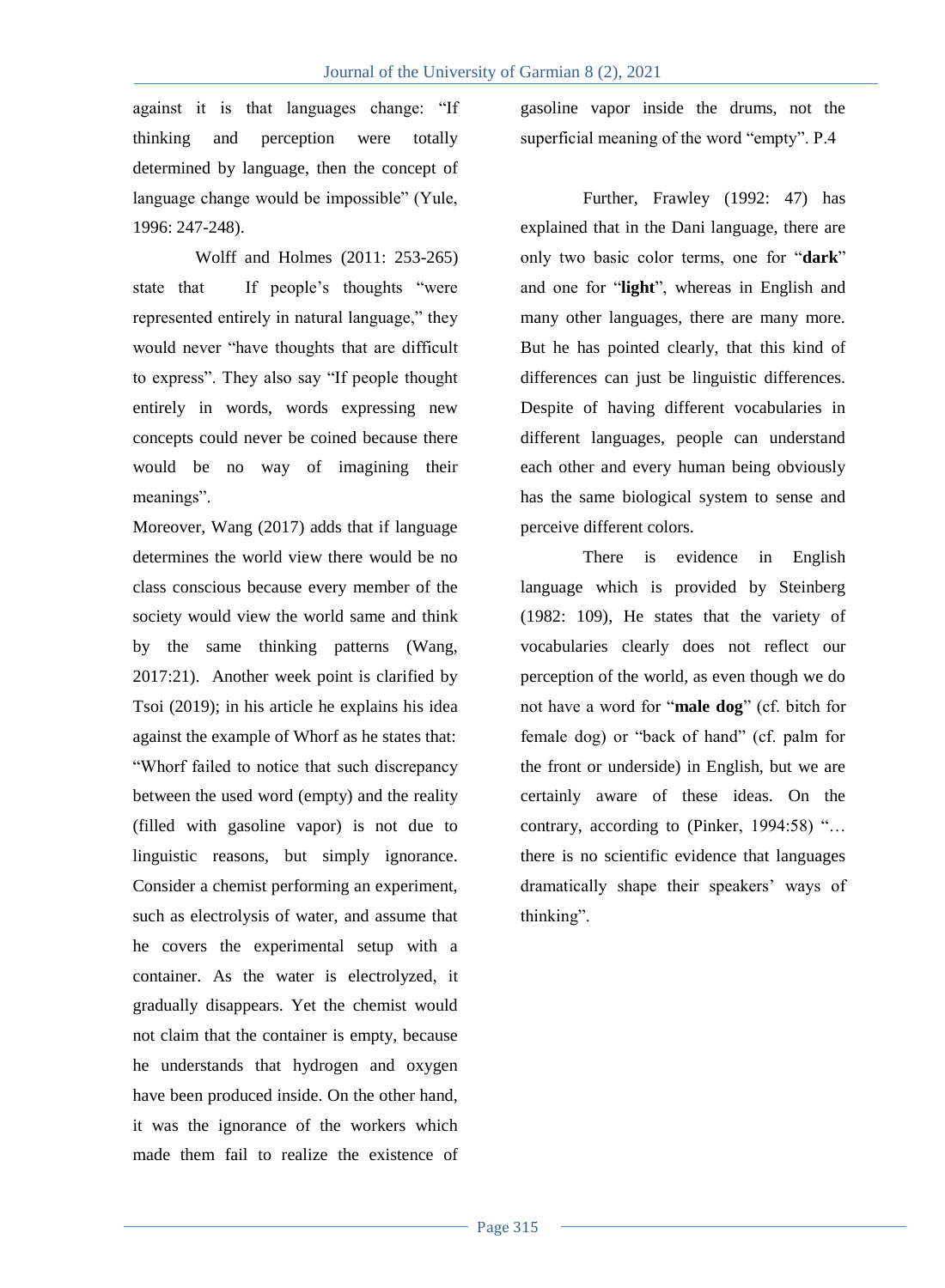# **5. Analyzing how linguistic thought among Kurdish is different from English with examples in everyday life:**

Whorf claimed that speakers of Hopi and speakers of English see the world differently because of differences in their language. This reflects that different languages influence or shape the way one thinks, due to different culture, tradition and religion. The language and Kurdish language, as (Khalid, 2020) identified, are of the same family which is the biggest family "Indo- European language Family" but there is a big difference in terms of word structure and sentence structure, morphologically speaking. Kurdistan is still a traditional society and religion is a part of Kurdish culture as a whole.

Kurdish language is not as rich as English language in terms of vocabulary, this phenomenon is a big problem for translators, Kurdish translators are stuck in translating some of the English expressions into Kurdish, it is supposed that because of the lack of enough words in Kurdish, leads to have a kind of shortage in thinking, to back up this idea Thomson (1975: 80) states that "If a language is rich in ways to express certain sorts of ideas, then the speakers of that language will habitually think along with those linguistic paths. In brief, the language that humans speak governs their views of reality; it determines their perception of the world. The picture of the universe shifts from tongue to tongue".

In the following examples as it is taken from English and Kurdish Language, show how People think differently because they have

different **mother languages, culture and religion**. English language, as clarified by Shay (2008:18) is an isolating language, which means that the form of the words usually stands next to each other and have spaces also called "analytic language or a root language". Whereas Khalid and Hamamorad (2015:2) point out that Kurdish language is an synthetic language, the form of the words is linked together and in most of the cases one word can stand for a sentence, i.e. one sentence can be written in one word and indicates to the tense and the aspect together as the word "başm" in Kurdish language stands for the sentence 'I'm well' in English. English spelling and pronunciation are unpredictable, i.e. anyone wants to write a word he/she has to see it before, even if he/she was born from an English parent, which means a learner should memorize the form of the words. In terms of the pronunciation is the same in which it takes a hard work, the learner has to work hard to utter and produce the sound of a word correctly.

The above mentioned features indicate the simplicity from Kurdish part and complexity from of English part. This is the reflection of the lifestyle, Kurds are simple, they view the world superficially, but English people are more serious and they look in deep at the level of a word let"s give two examples; usually Kurds give names to things according to what they see, not how they think, but English give names to things without being deceived by the appearance "what they see" but how they think 'deeper thinking'. For example: in the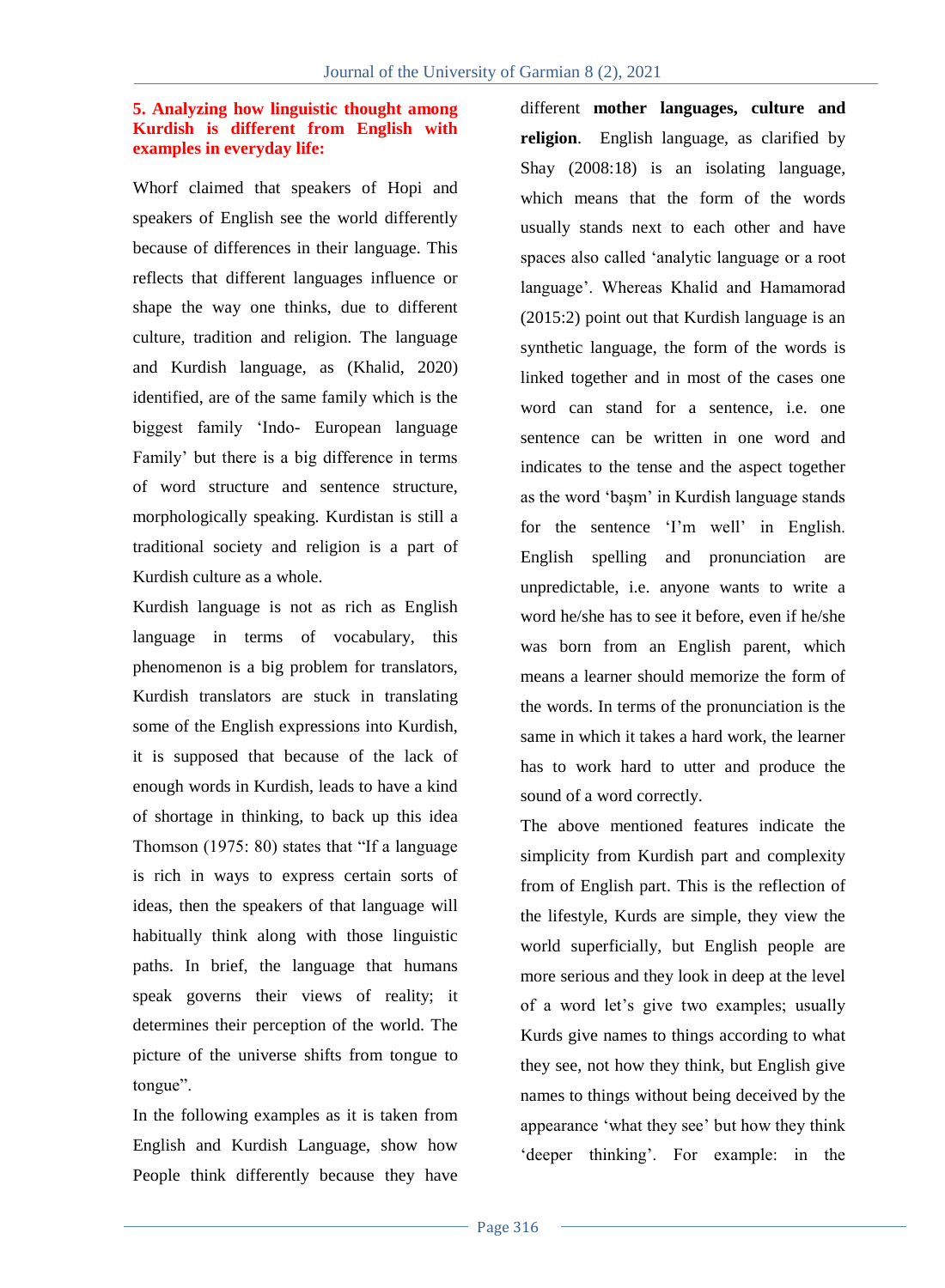language, the word 'Bee-eater', is a colorful bird but the greatest enemy for bees that is why it is named as 'bee- eater' but for Kurdish, in Sorani dialect that bird is called 'Rengala' which means 'colorful' its name come from the appearance of that bird or "how it looks like" this shows how Kurdish thought is different from English thought that is clearly reflected through their languages. Moreover, it indicates that Kurds have a simple language and they saw everything beautiful. The differences between linguistic thought among Kurds and English may come from different cultures and religions between them.

The word "**spoiled**" is another example, if a child is spoiled in English language, it means that the child is useless and his/her character messed and harmed by over solicitous attention. In Kurdish, it is called "**coddled**" that is used for naming girls and has meaning as 'charming', Pleasant', delightful 'or 'best behaved" so in Kurdish language, if the girl spoiled, she would be 'pleasant' or 'best behaved". It may have come from the musicality of the word itself as they hear it. These examples clearly show that Kurdish language focuses on the surface structure or, denotation of the words, as (chandler, 2002:140) clarified, "what the word literary say' rather that the deep or inner meaning of the words. Kurdish language only shows the beauty and simplicity of life that is reflected in its words, which is completely different from English Language. English language laid great

stress on a deeper dive or connotation of words.

In terms of Culture, culture effects both Kurdish and English linguistic thought. Human culture, according to (Zlatev and Blomberg, 2015:2), shaped the evaluation of human cognition and memory. In other words, the influence of language, as clarified by (Mykhailyuk and Pohlod, 2015: 37-39), is not so much on what we can think about, or even what we do think about, but rather on how we break up reality into categories and label them. And in this, our language and our thoughts are probably both greatly influenced by our culture. For example, in English language, the bother of mother and the bother of father both are called "uncle"; this indicates that they think there is no difference between them in terms of ranking, social relationships and the extent of loving them. Since English people do not have that word they oblige to use the same. This may stem from the lack of social relations, while the social relations in the Kurdish society are strong so Kurdish people are in need to have two different terms or labels for two persons. In Kurdish language, they have different names, the brother of father is called "mam" and the brother of mother is called "xal"; this difference automatically affects a Kurdish born child to make a difference between them in terms of love for example. Cultural factors play an important role in this field, because many of these differences are the result of cultural differences.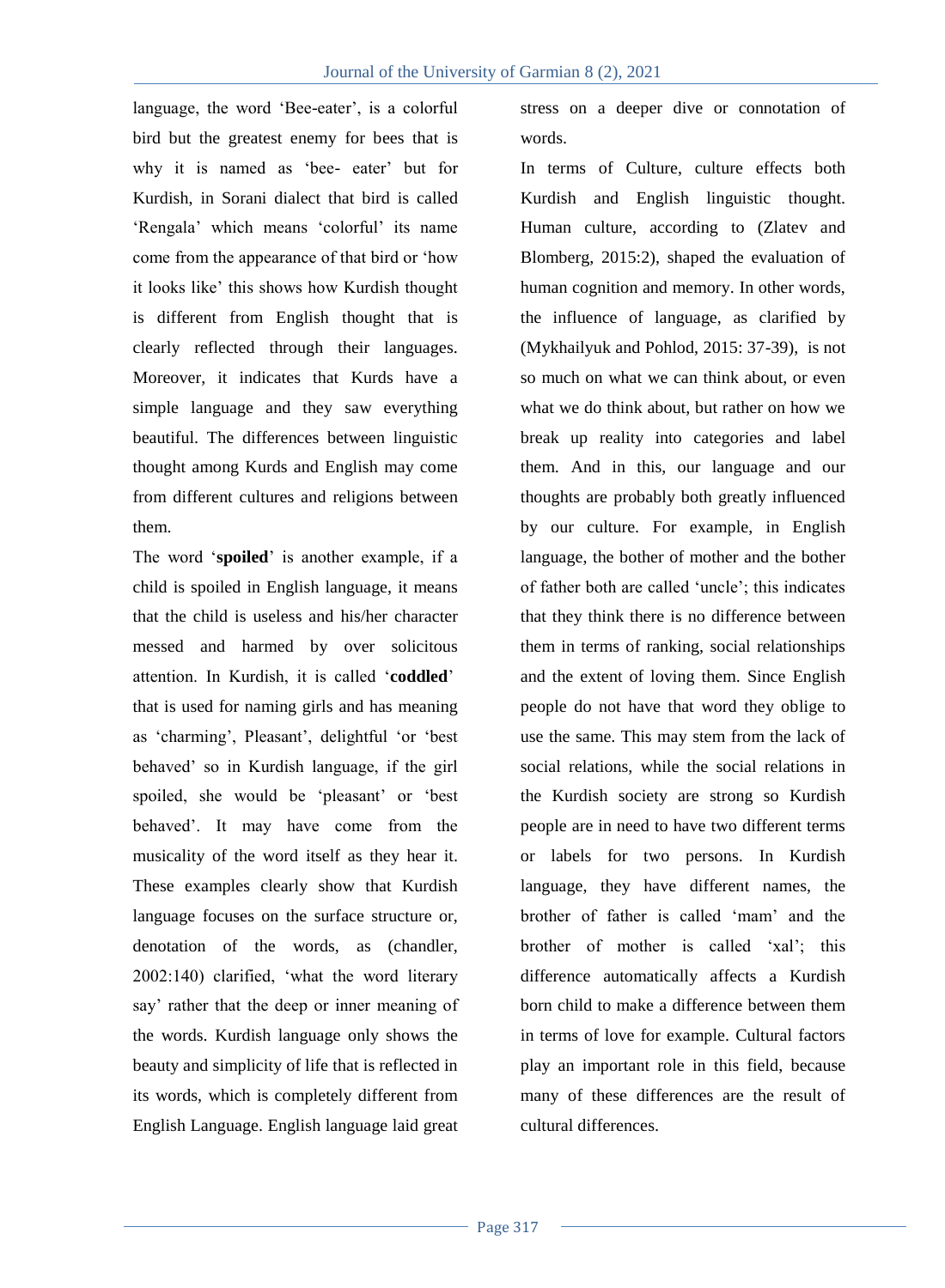There is another example that indicates to differences in viewing the world between the two languages of the study, it can be said that it has a cultural background. The example is in situations or contexts like when two persons are doing something or did something the speaker usually mentions the name of his/her partner first then mentions his/her own name to precede the role of his/her partner before him/hers, the purpose is to avoid of being selfish. In Kurdish language and culture the case is exactly the opposite, the speaker is usually mentions his/her own name to make his/her role prominent and gives his /her partner a secondary role, which of course it is a kind of selfishness on the part of the speaker.

Moreover, in terms of Religion, our experiences, environment, beliefs and attitudes influence our behaviour, and determine our actions. Those beliefs that are widely accepted become part of our culture and, in many ways, shape the society we live in. There are various religions and sects in Kurdistan that each one has created a foundation for a distinct social identity (Mofidi and Rahmani, 2018:6). In Kurdish language, the expression "*asalaamu alaikum*" (peace be with you), to which you should respond "*wa alaikum salaam"* (and peace be with you too) are used for greetings, it has religious influence since the majority of Kurdish people are Muslims by religion. But in English language, "how do you do" or 'Hello' is used for formal greetings. Moreover, The phrases such as " *Jesus* 

*Christ'* or *'Jesus'* are widely used among religious and non-religious English people in speech, print-based writing, and digital communication as a casual way to express a great range of motions; These expletive interjections refer to the Christian religious figure of "**Jesus Christ'**. They are typically uttered in anger, surprise, or frustration, though sometimes also with humorous intent. The expressions "Christ", "Jesus", and "Jesus Christ" are also used as exclamations or expletives in English-speaking, Christianinfluenced societies (https://en.wikipedia.org/wiki/Jesus\_H.\_Chris) Moreover, A clear evidence of the different view between English and Kurdish society in terms of religion is naming the months of the year or can be said the meaning of the names of months. As far as English language is concerned that the name of the months are named after the roman gods and the rest are named for roman numbers, it can be said in English the names of the months has a religious and historical background. This matter is explained in a website namely (The British museum) as the following:

**January** is named after the Roman god Janus. The god had two faces so he could see the future and the past! He was also the god of doors.

**February** is named after an ancient Roman festival of purification called Februa.

**March** is named after Mars, the Roman god of war.

**April** takes its name from the Latin word *aperire*, meaning "to open" (just like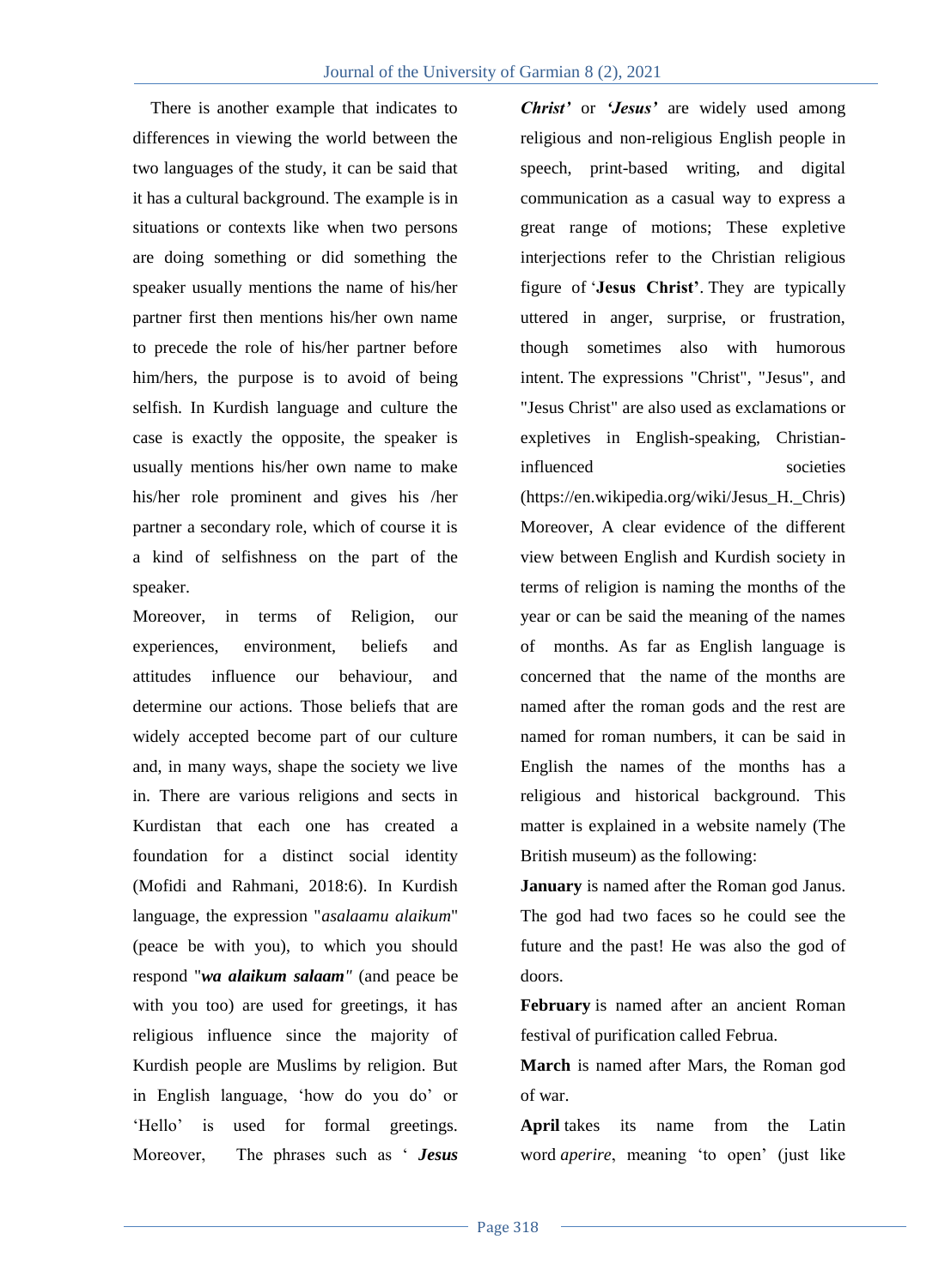flowers do in spring!). The Romans called the month Aprilis.

**May** is named after the Greek goddess Maia.

**June** is named after the Roman goddess Juno – the god of marriage and childbirth, and the wife of Jupiter, king of the gods.

**July** and **August** were named after two major figures of the ancient Roman world – the statesman Julius Caesar and Rome"s first emperor, Augustus.

But what about the rest? **September**, **October**, **November** and **D ecember** are named after Roman numbers 7, 8, 9 and 10 – they were originally the seventh, eighth, ninth and tenth months of the Roman year!

In Kurdish language the name of the months has something to do with nature and weather, it can be said it has an agricultural background, as it is explained in a website namely (Roj Bash Kurdistan, 2005) as the following:

**Rebandan** it means the earth is frozen.

**Rashameh** it means people"s complexion became darker.

**Khakalew** / **Nawroz** it means a new day of spring.

**Gulan** / **Banamar** it means the flowers are blossoming.

**Jozardan** it means barley becomes yellow.

**Pushpar** it means all types of grass become yellow.

**Kharmanan** it means people are collecting their crops.

**Galawezh** it means summer time.

**Razbar** it means people are collecting their fruits from the trees.

**Khazalwar** / Galarezan it means the the leaves of the trees are falling, it indicates autumn.

**Sarmawarz** it means the cold weather starts.

**Bafranbar** it means the snow falls.

The only month that English and Kurdish societies have the same view about is **April** because in both languages it indicates to a spring month that flowers are blossoming and the ground becomes alive again.

## **6. Conclusion**

There is no adequate evidence to ensure that the Sapir-Whorf hypothesis is correct in one hundred percent. However, the Sapir-Whorf hypothesis has strong and weak points as well. It is quite plausible that language influences the way of thinking, but the hypothesis exaggerates the decisive role of language and ignores the social and culture factors on language. In this study it can be concluded that many different factors have to be taken into account like different speakers from different places, cultures, traditions and religions. Linguistic thought will be different according to different mother languages, cultures and religions.

The relationship between language and thought is not generally posed in the hope that someone will come up with a definite answer, because the language system does not necessarily provide specifics of one"s world views. For instance, people speaking the same language may have different world views; On the other hand, people speaking different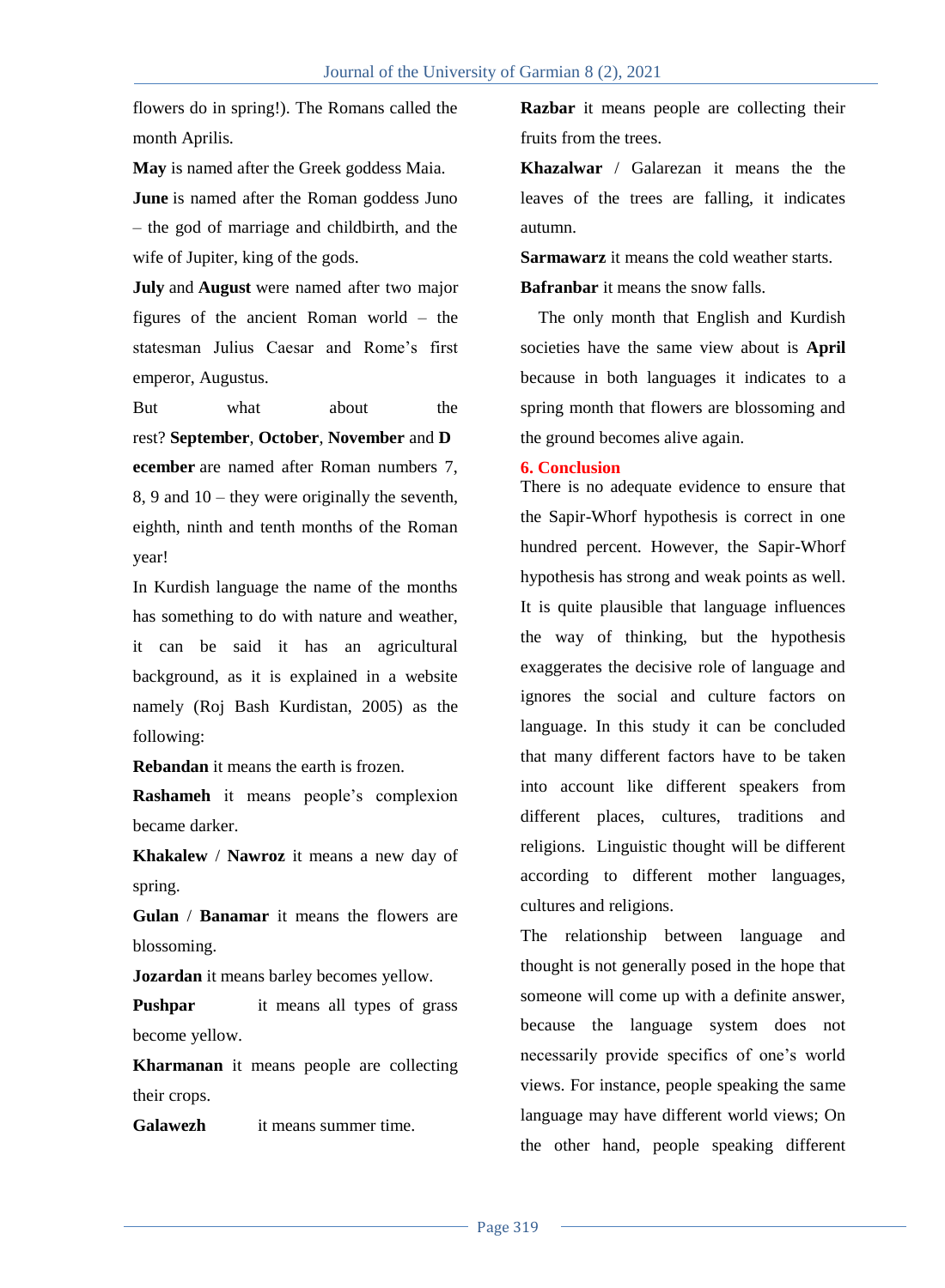languages may have similar political, religious and philosophical views.

One of the things that can be concluded from this paper is that the strong version of the hypothesis that language determines thought has no support in the modern world of linguistics, but it is used as a support for its weak version "Linguistic Relativity" because there is quite a lot of evidence for the effect that language has on thought.

It can also be concluded that the Kurdish language focuses on the surface structure or, denotation of the words, Kurdish language only shows the beauty and simplicity of life that is reflected in its words, which is completely different from English Language. English language laid great stress on a deeper dive or connotation of words. Kurdish language is a synthetic language whereas English language to a high extent is an isolating language which is inevitably also called analytic language. Culture and religion plays an important role in influencing the way of thinking.

### **References**

Brown, R. (1976). Reference in memorial tribute to Eric Lenneberg. In: Cognition. Edited by Steven Sloman et al. (Vol. 4, No. 2). Melbourne et al.: Elsevier.

Carruthers, P. 2002. The cognitive functions of language. Behavioral and Brain Sciences 25. 657–726.

Carroll, J. (Ed.). (1956). Language, thought and reality: Selected writings of

Benjamin Lee Whorf. Cambridge: The M.I.T. Press.

Chandler, D.(2002). Semiotics: The Basics  $(1<sup>st</sup>$ edn). London: Routledge.

Deutscher, G. (2010). Through the Language Glass. Why the world looks

different in other languages. New York: Metropolitan Books.

Deacon, Terrence W. (1997). The symbolic species: The co-evolution of language and the brain. New York, NY: W. W. Norton & Company.

Encyclopedia britannica macropedia. (1982) 15th Ed, 10, Chicago: University of Chicago Press.

Fodor, J. A. 1998. Concepts: Where cognitive science went wrong. Oxford: Clarendon Press. DOI:

http://dx.doi.org/10.1093/0198236360.001.00 01

Formigari, L. (2004). A History of Language Philosophies. Philadelphia et al.: John Benjamins.

Friedrich, P. (1986). The language parallax. Austin: University of Texas Press.

Frawley ,W.(1992). Linguistic semantics. New York: Lawrence Erlbaum Associates.

Hill, J. & Mannheim, B. (1992). Language and Worldview. In: Annual Review of Anthropology. Edited by Richard Gallagher et al. (Vol. 21) Palo Alto et al.: Annual Reviews.

Jackendoff, R. (2002). Foundations of language: Brain, meaning, grammar, evolution. Oxford: Oxford University Press.

Kay, P., & Kempton, W. (1984). What is the Sapir-Whorf hypothesis? *American Anthropologist, 86*, 65-79. Retrieved from: [https://anthrosource.onlinelibrary.wiley.com/d](https://anthrosource.onlinelibrary.wiley.com/doi/abs/10.1525/aa.1984.86.1.02a00050) [oi/abs/10.1525/aa.1984.86.1.02a00050](https://anthrosource.onlinelibrary.wiley.com/doi/abs/10.1525/aa.1984.86.1.02a00050)

Khalid, H.S. (2020). Kurdish Language, its Family and Dialects. International Journal of Kurdiname, 2 , 134-146. Retrieved from: [https://www.researchgate.net/publication/3410](https://www.researchgate.net/publication/341030310_KURDISH_LANGUAGE_ITS_FAMILY_AND_DIALECTS) [30310\\_KURDISH\\_LANGUAGE\\_ITS\\_FAMI](https://www.researchgate.net/publication/341030310_KURDISH_LANGUAGE_ITS_FAMILY_AND_DIALECTS) LY AND DIALECTS

Khalid, H.S. & Hamamorad, A.M. (2015). New Forms and Functions of Subordinate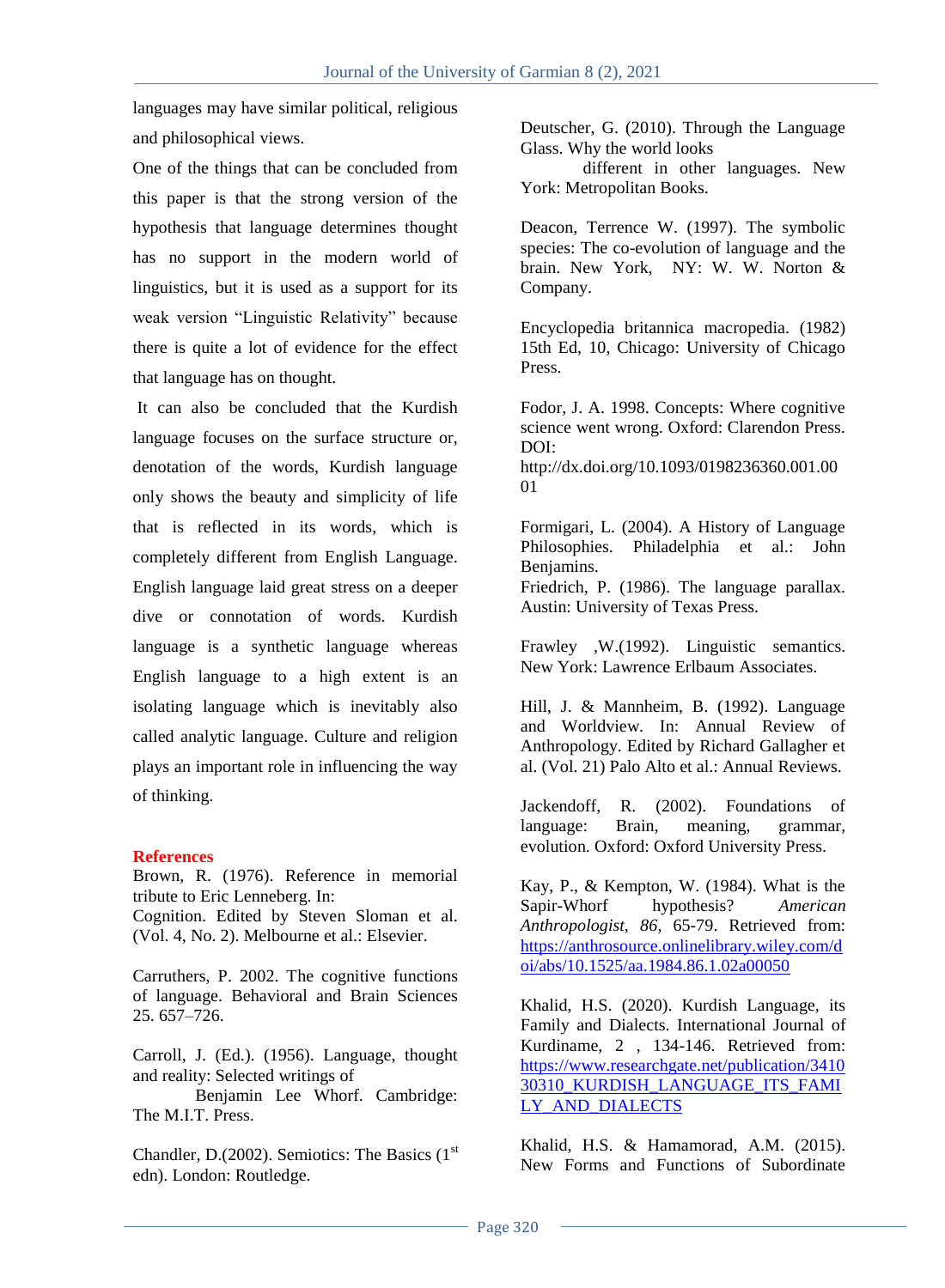Clause in Kurdish. International Journal of Kurdish Studies,  $1(2)$ , pp.  $1 - 14$ . Retrieved from:

[https://www.researchgate.net/publication/2810](https://www.researchgate.net/publication/281068221_New_Forms_and_Functions_of_Subordinate_Clause_in_Kurdish) 68221 New Forms and Functions of Subor dinate Clause in Kurdish

Koerner, E. F. K. (2002). On the Sources of the "Sapir Whorf Hypothesis". In

Edward Sapir : critical assessments of leading linguists (2007). Ed. E.F.K. Koerner. London: Routledge.

Lucy, John. (1992). Language diversity and thought. Cambridge: Cambridge University Press

Martin, L. (1986). "Eskimo Words for Snow": A case study in the Genesis and decay of an anthropological example. American Anthropologist, New Series, 88.

Millikan, R. G. (2005). Language: A biological model. Oxford: Clarendon Press. DOI:

<http://dx.doi.org/10.1093/0199284768.001.0001>

Mofidi, S. & Rahmani, S. (2019). The effect of Religion on the political identity of Kurdish youth. [SSRN Electronic Journal,](https://www.researchgate.net/journal/1556-5068_SSRN_Electronic_Journal) 2(1). Retrieved from [https://www.researchgate.net/publication/3370](https://www.researchgate.net/publication/337040780_The_Effect_of_Religion_on_the_Political_Identity_of_Kurdish_Youth_With_a_Focus_on_the_University_Students/link/5dce82d7a6fdcc7e138229bf/download) [40780\\_The\\_Effect\\_of\\_Religion\\_on\\_the\\_Politi](https://www.researchgate.net/publication/337040780_The_Effect_of_Religion_on_the_Political_Identity_of_Kurdish_Youth_With_a_Focus_on_the_University_Students/link/5dce82d7a6fdcc7e138229bf/download) cal Identity of Kurdish Youth With a Foc [us\\_on\\_the\\_University\\_Students/link/5dce82d](https://www.researchgate.net/publication/337040780_The_Effect_of_Religion_on_the_Political_Identity_of_Kurdish_Youth_With_a_Focus_on_the_University_Students/link/5dce82d7a6fdcc7e138229bf/download) [7a6fdcc7e138229bf/download](https://www.researchgate.net/publication/337040780_The_Effect_of_Religion_on_the_Political_Identity_of_Kurdish_Youth_With_a_Focus_on_the_University_Students/link/5dce82d7a6fdcc7e138229bf/download)

Moravcsik, J. M. (1981). Frege and Chomsky on thought and language. Midwest Studies In Philosophy , 6(1), pp. 105–124. DOI: [http://dx.doi.org/10.1111/j.1475–](http://dx.doi.org/10.1111/j.1475–4975.1981.tb00431.x) [4975.1981.tb00431.x](http://dx.doi.org/10.1111/j.1475–4975.1981.tb00431.x)

Mykhailyuk, O.Yu. &Pohlod, H. Ya. (2015). The languages we speak affect our perceptions of the world. [Journal of Vasyl Stefanyk](https://www.researchgate.net/journal/Journal-of-Vasyl-Stefanyk-Precarpathian-National-University-2311-0155)  [Precarpathian National University,](https://www.researchgate.net/journal/Journal-of-Vasyl-Stefanyk-Precarpathian-National-University-2311-0155) 2(2-3), pp. 36-41. Retrieved from: [https://www.researchgate.net/publication/2837](https://www.researchgate.net/publication/283783768_The_Languages_We_Speak_Affect_Our_Perceptions_of_the_World) 83768 The Languages We Speak Affect O ur Perceptions of the World

Orwell, G.(1984). 35th Edition. New York: Harcourt, Brace and Company 1961.

Penn, J. M. (1972). Linguistic Relativity versus Innate Ideas: The Origins of the Sapir

Whorf Hypothesis in German Thought. Paris: Mouton.

Pinker, S. & Bloom, P. (1990) . Natural language and natural selection. Behavioral and Brain Science, 13, pp.707–784. DOI: <http://dx.doi.org/10.1017/S0140525X00081061>

Pinker, S. (1994). The language instinct: How the mind creates language. New York: Harper.

Riccardi, A.( Ed.). (2002). Translation Studies: Perspectives on an Emerging Discipline. Cambridge: Cambridge university press.

Rollins, P. (1980). Benjamin Lee Whorf: Lost generation theories of mind, language and religion. Ann Arbor: University Microfilms International.

Sapir, E. (1929). The Status of Linguistics as a Science. In E. Sapir (1958): Culture, Language and Personality. Ed. D. G. Mandelbaum. Berkeley, CA: University of California Press.

Shay, S. (2008). *The History of English* : *Alinguistic introduction.* Washington:wardja press.

Steinberg, D. D. (1982). Psycholinguistics: Language, mind and world. New York: Longman.

Thomson, D.S. (1975). From Human Behaviour: Language. Time-Life Books, Inc.

Tsoi, T.(2019) The Relationship between Language and Thought. pp. 4. Retrived from internet (May 6, 2019). [http://www.thomastsoi.com/2010/03/the](http://www.thomastsoi.com/2010/03/the-relationship-between-language-and-thought/)[relationship-between-language-and-thought/](http://www.thomastsoi.com/2010/03/the-relationship-between-language-and-thought/)

Von Humboldt, W. (1999). Edited by Losonsky, Michael: On Language. On the Diversity of Human Language Construction and its Influence on the Mental Development of the Human Species. Cambridge: Cambridge University Press.

Wang, X.(2017). Acritical review on the Sapir -Whorf hypothesis. International Journal of Multidisciplinary Research and Development, 4(8), pp.21-22. Retrieved from :